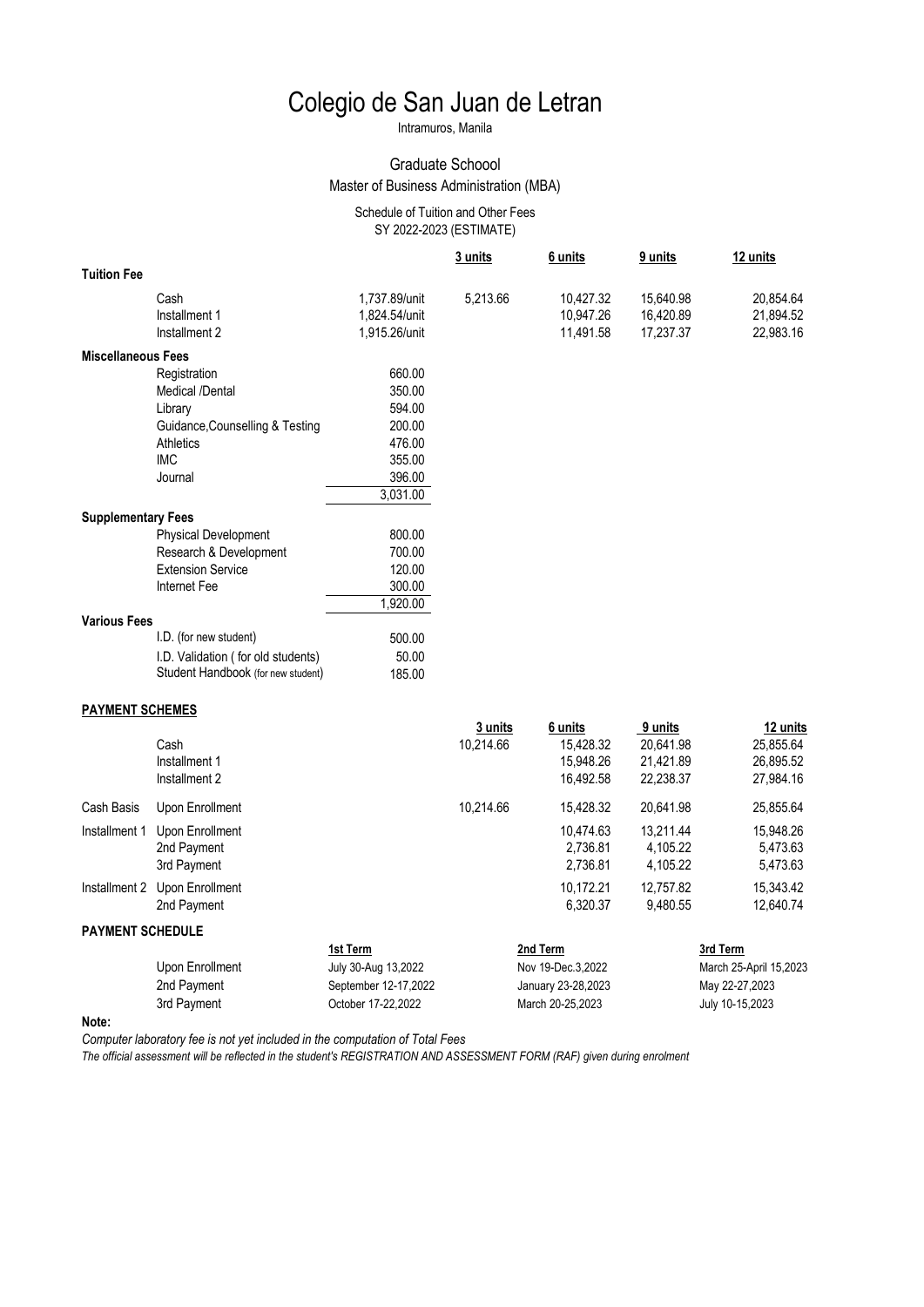### Colegio de San Juan de Letran

Intramuros, Manila

#### Graduate School

Master of Business Administration - Special Management Program (SMP)

Schedule of Tuition and Other Fees

SY 2022-2023 (ESTIMATE)

|                           |                                    |              | 3 units   | 6 units   |
|---------------------------|------------------------------------|--------------|-----------|-----------|
| <b>TUITION FEE</b>        |                                    |              |           |           |
|                           | Cash                               | 2840.97/unit | 8,525.92  | 17,051.83 |
|                           | Installment                        | 2949.03/unit |           | 17,694.18 |
| <b>Miscellaneous Fees</b> |                                    |              |           |           |
|                           | Registration                       | 660.00       |           |           |
|                           | Medical /Dental                    | 350.00       |           |           |
|                           | Library                            | 594.00       |           |           |
|                           | Guidance, Counselling & Testing    | 200.00       |           |           |
|                           | Athletics                          | 476.00       |           |           |
|                           | <b>IMC</b>                         | 355.00       |           |           |
|                           | Journal                            | 396.00       |           |           |
|                           |                                    | 3,031.00     |           |           |
| <b>Supplementary Fees</b> |                                    |              |           |           |
|                           | <b>Physical Development</b>        | 800.00       |           |           |
|                           | Research & Development             | 700.00       |           |           |
|                           | <b>Extension Service</b>           | 120.00       |           |           |
|                           | Internet Fee                       | 300.00       |           |           |
|                           |                                    | 1,920.00     |           |           |
| <b>VARIOUS FEES</b>       |                                    |              |           |           |
|                           | I.D. (for new student)             | 500.00       |           |           |
|                           | I.D. Validation (for old students) | 50.00        |           |           |
|                           | Student Handbook (for new stude    | 185.00       |           |           |
| <b>PAYMENT SCHEMES</b>    |                                    |              |           |           |
|                           |                                    |              | 3 units   | 6 units   |
|                           | Cash                               |              | 13.526.92 | 22.052.83 |

## Installment Upon Enrollment 13,848.09<br>2nd Payment 2nd Payment 13,847.09

| <b>PAYMENT SCHEDULE</b> |                      |                    |                        |  |
|-------------------------|----------------------|--------------------|------------------------|--|
|                         | 1st Term             | 2nd Term           | 3rd Term               |  |
| Upon Enrollment         | July 30-Aug 13,2022  | Nov 19-Dec.3.2022  | March 25-April 15,2023 |  |
| 2nd Payment             | September 12-17.2022 | January 23-28.2023 | May 22-27,2023         |  |
| 3rd Payment             | October 17-22.2022   | March 20-25.2023   | July 10-15,2023        |  |

Cash Basis **Cash Basis** Upon Enrollment 13,526.92 22,052.83

 Cash 13,526.92 22,052.83 Installment 22,695.18

**Note:**

*Computer laboratory fee is not yet included in the computation of Total Fees*

2nd Payment

*The official assessment will be reflected in the student's REGISTRATION AND ASSESSMENT FORM (RAF) given during enrolment*